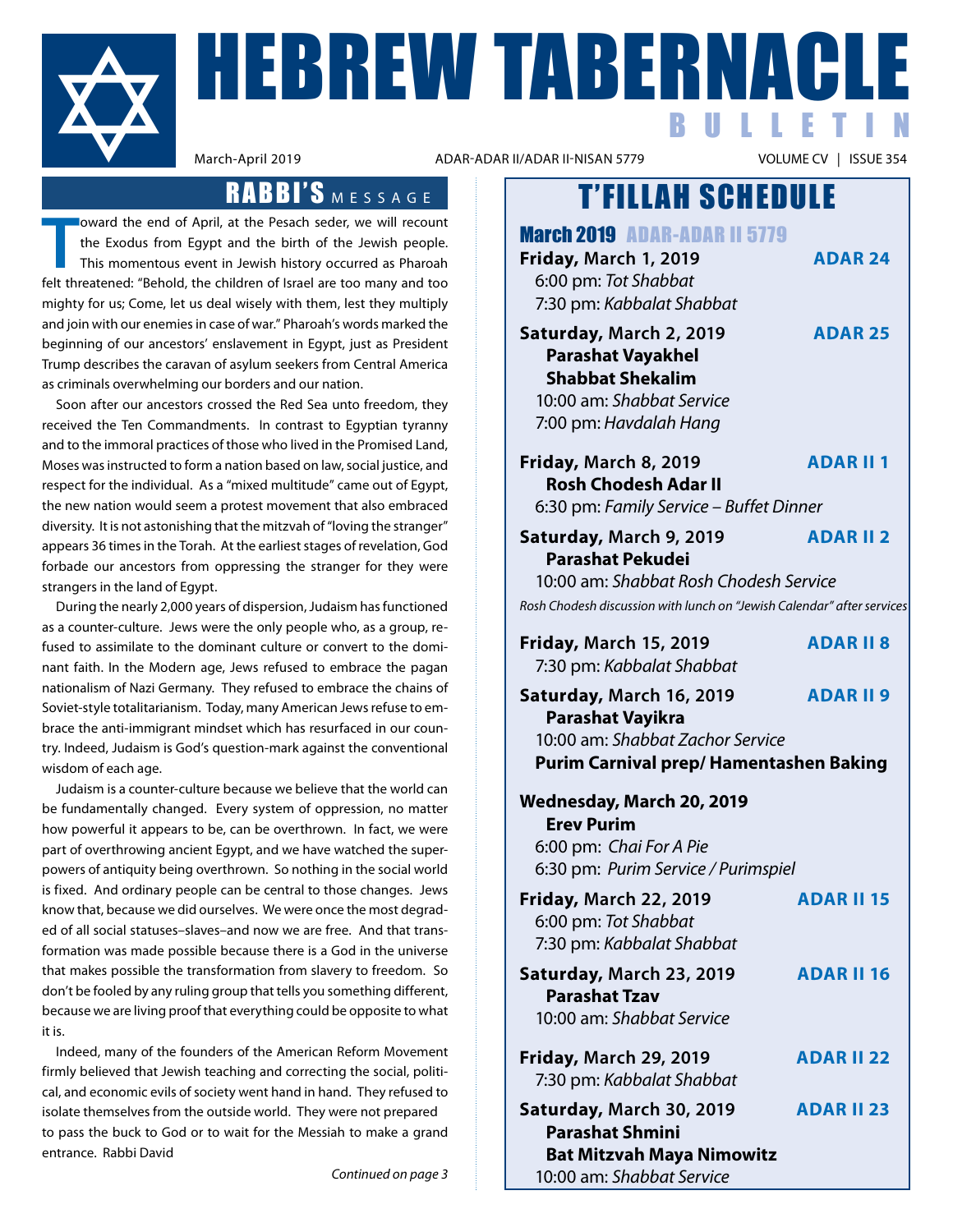

# HEBREW TABERNACLE **CONGREGATION**

*A Liberal Congregation & Progressive Community Center*

| rebjeff2028@gmail.com                                                                                           |  |  |
|-----------------------------------------------------------------------------------------------------------------|--|--|
|                                                                                                                 |  |  |
|                                                                                                                 |  |  |
|                                                                                                                 |  |  |
|                                                                                                                 |  |  |
| jslcsw@aol.com                                                                                                  |  |  |
|                                                                                                                 |  |  |
| dennykelk@gmail.com                                                                                             |  |  |
|                                                                                                                 |  |  |
| mkleinnyc@rcn .com                                                                                              |  |  |
|                                                                                                                 |  |  |
| rselig@lycos.com                                                                                                |  |  |
|                                                                                                                 |  |  |
| sarasilver7@gmail.com                                                                                           |  |  |
|                                                                                                                 |  |  |
| desma.holcomb@gmail.com                                                                                         |  |  |
|                                                                                                                 |  |  |
| susan_gellert@yahoo.com                                                                                         |  |  |
| Diana Douglas Sisterhood President                                                                              |  |  |
| dianaddouglas@hotmail.com                                                                                       |  |  |
|                                                                                                                 |  |  |
| Hilary Zatz  Chair, Chesed Committee                                                                            |  |  |
| htoffice@nyc.rr.com                                                                                             |  |  |
| Hebrew School Committee  Sara Silver & Loren Christian                                                          |  |  |
| Sarasilver7@gmail.com and lchristian@muzosa.com                                                                 |  |  |
| Harriet Bailer, Diana Douglas & Regina Gradess GoldWing Curators<br>EHBailer@aol.com;dianaddouglas@hotmail.com; |  |  |
| ReginaG99@gmail.com                                                                                             |  |  |
| Sheldon Koy  Administrative Director/Educator                                                                   |  |  |
| skhspr@gmail.com                                                                                                |  |  |
|                                                                                                                 |  |  |
| htoffice@nyc.rr.com                                                                                             |  |  |
|                                                                                                                 |  |  |
| htoffice@nyc.rr.com                                                                                             |  |  |
|                                                                                                                 |  |  |
| jentalansky@gmail.com                                                                                           |  |  |

Web address: *www.hebrewtabernacle.org* Published bi-monthly by the

Hebrew Tabernacle of Washington Heights 551 Fort Washington Avenue New York, NY 10033-1908



**212-568-8304** htoffice@nyc.rr.com

a member of the union for Reform Judaism

# T'FILLAH SCHEDULE

## April 2019 ADAR II-NISAN 5779

| Friday, April 5, 2019<br>6:30 pm: Family Service - Buffet Dinner                                                                        | <b>ADAR II 29</b> |
|-----------------------------------------------------------------------------------------------------------------------------------------|-------------------|
| Saturday, April 6, 2019<br><b>Parashat Tazria</b><br><b>Shabbat HaChodesh</b><br><b>Rosh Chodesh Nisan</b><br>10:00 am: Shabbat Service | <b>NISAN 1</b>    |
| Friday, April 12, 2019<br>6:00 pm: Tot Shabbat<br>6:45 pm: Kabbalat Shabbat                                                             | <b>NISAN7</b>     |
| Saturday, April 13, 2019<br><b>Parashat Metzora</b><br><b>Shabbat HaGadol</b><br>10:00 am: Shabbat Service                              | <b>NISAN 8</b>    |
| Friday, April 19, 2019<br><b>Erev Pesach</b><br>5:30 pm: Erev Pesach<br>6:30 pm: Congregational Seder                                   | <b>NISAN 14</b>   |
| Saturday, April 20, 2019<br><b>Pesach I</b><br>10:00 am: Pesach 1                                                                       | <b>NISAN 15</b>   |
| Friday, April 26, 2019<br><b>Pesach VII</b><br>10:00 am: Pesach 7<br>6:45 pm: Kabbalat Shabbat                                          | <b>NISAN 21</b>   |
| Saturday, April 27, 2019<br><b>Pesach VIII</b><br>10:00 am: Pesach 8-Yizkor                                                             | <b>NISAN 22</b>   |

# SAVE THE DATE Sunday, March 17th Purim Carnival **11:00 AM – 4:00 PM**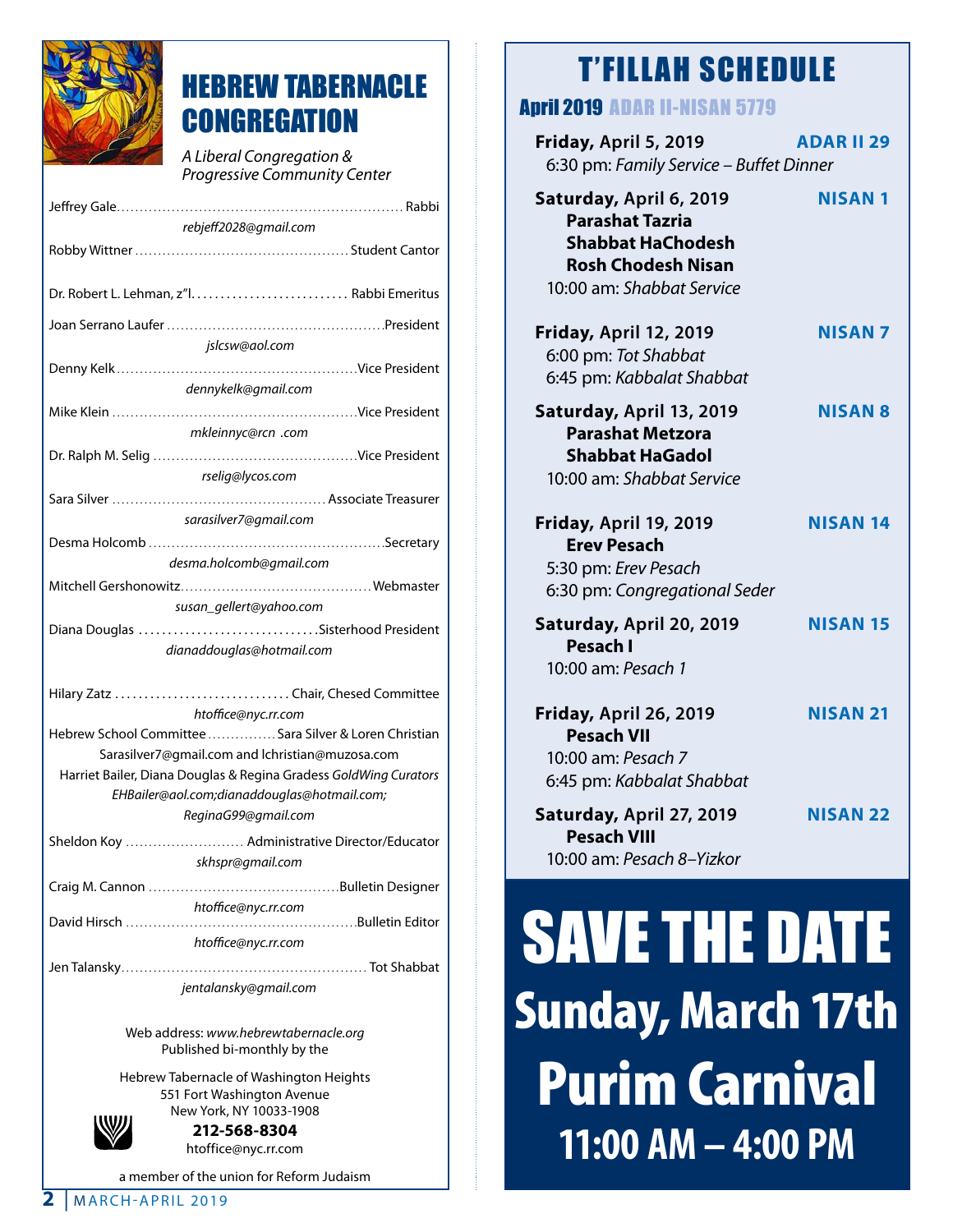## RABBI'S Message

#### *Continued from page 1*

Einhorn, of Har Sinai Congregation in Baltimore, attacked slavery in the years preceding the Civil War. Rabbi Adolph M. Radin spoke at an anti-Tammany meeting and disclosed cases of police graft and harassment of East European peddlers. In 1889, Rabbi David Phillipson delivered a Thanksgiving sermon in which he advocated civil service reform. Rabbi Henry Berkowitz once commented, "Some will no doubt ask: 'How dare you drag politics into the pulpit?' I will ask in return, 'How do you dare drag morality out of politics?'"

 Religion cannot be divorced from politics. Inaction makes as much of a political statement as protesting the status quo. Many years ago, Rabbi Abraham Heschel chastised both political and religious leadership for its isolationism and unwillingness to stand up to Adolf Hitler during the rise of Nazi Germany. He stated: "Let modern dictatorship not serve as an alibi for our conscience. We have failed to fight for right, for justice, for goodness; as a result we might fight against wrong, against injustice, against evil. We have failed to offer sacrifices on the altar of peace; thus we offered sacrifices on the altar of war."

 Judaism is a counter-culture. We refuse to uncritically accept the values of the dominant society. Like our biblical ancestors, we are being called to be the moral defibrillators of our time. In the words of Rev. Dr. William Barber, a national figure from North Carolina:

*We must shock this nation with the power of love. We must shock the nation with the power of mercy. We must shock this nation and fight for justice for all. We can't give up on the heart of our democracy, not now, not ever! And while you're fighting, sing that old hymn, "Revive us again, fill each heart with Thy love. May each soul be rekindled with fire from above." Hallelujah! Find the glory.*



 You are receiving this edition of the Bulletin electronically unless we have received a request to send a hard copy through the mail. If you would like to receive a hard copy, we ask that you subscribe by sending a <sup>\$</sup>5 contribution to The Bulletin Fund (if you have not already done so). We also ask that you consider contributing to The Hebrew School Scholarship Fund and the Senior Citizens Support Fund. Please make checks out to Hebrew Tabernacle and write the name of the Fund in the Memo line. *Thanks for your support!*

## Report from the President

**T** he Board set up a series of Focus Groups over the spring and fall and has been reviewing the feedback from those discussions. We are initiating some changes in services, Hebrew School and programs in response to that feedback. The goals of the participants for our synagogue, which have been endorsed by our Board include: \*Create Jewish Connection & Community

Build children's & adults' understanding, love for and connection to the Jewish religion Be the central spot for progressive Jewish community in WaHi;

\*Increase Participation

Grow membership through recruitment and retention. Increase attendance at core synagogue activities, including services, life cycle events, and Hebrew School, plus social/community events \*Build Organizational Resilience

Increase financial solvency from mission-driven activities & growth Build upon our rich foundation by continuing to make HT a dynamic, adaptable institution.

We are in the process of exploring adding a Rabbinical Student to our complement of clergy. On March 9, we will restarting the Rosh Chodesh Shabbat lunch and discussions. At the request of many, on April 5th, we are moving Friday services to an earlier start of 6:45 pm and through the summer. (Family Services will still start at 6:30 pm.) The earlier start time will allow some to come straight from work as well as allowing time for dinner after service.

For Hebrew School families, we are serving an earlier dinner before the student presentations after Family Services and have started a Havdalah Hang program with athletic and board games on Saturday evenings for middle-& high-school children (from HT, Ft. Tryon and the neighborhood).

For adults, we will be alternating on some Saturday afternoons the "Ten Treasures to Address the Stress," taught by Sensei Miriam Frank, which started Feb. 9 @ 3:00 pm and "Game Day Schmooze & Spiel" with bridge, mahjong, dominoes starting March 2 @ 3:00 pm.

You will see more details on these service changes and new programs elsewhere in this Bulletin. We will be evaluating the successes and challenges as we go along and welcome your continued suggestions and feedback.

On behalf of the Board of Trustees, thank you for sharing your concerns and ideas with us. We are listening and taking action. Please continue to give us your ideas.

With best wishes, Joan Serrano Laufer, President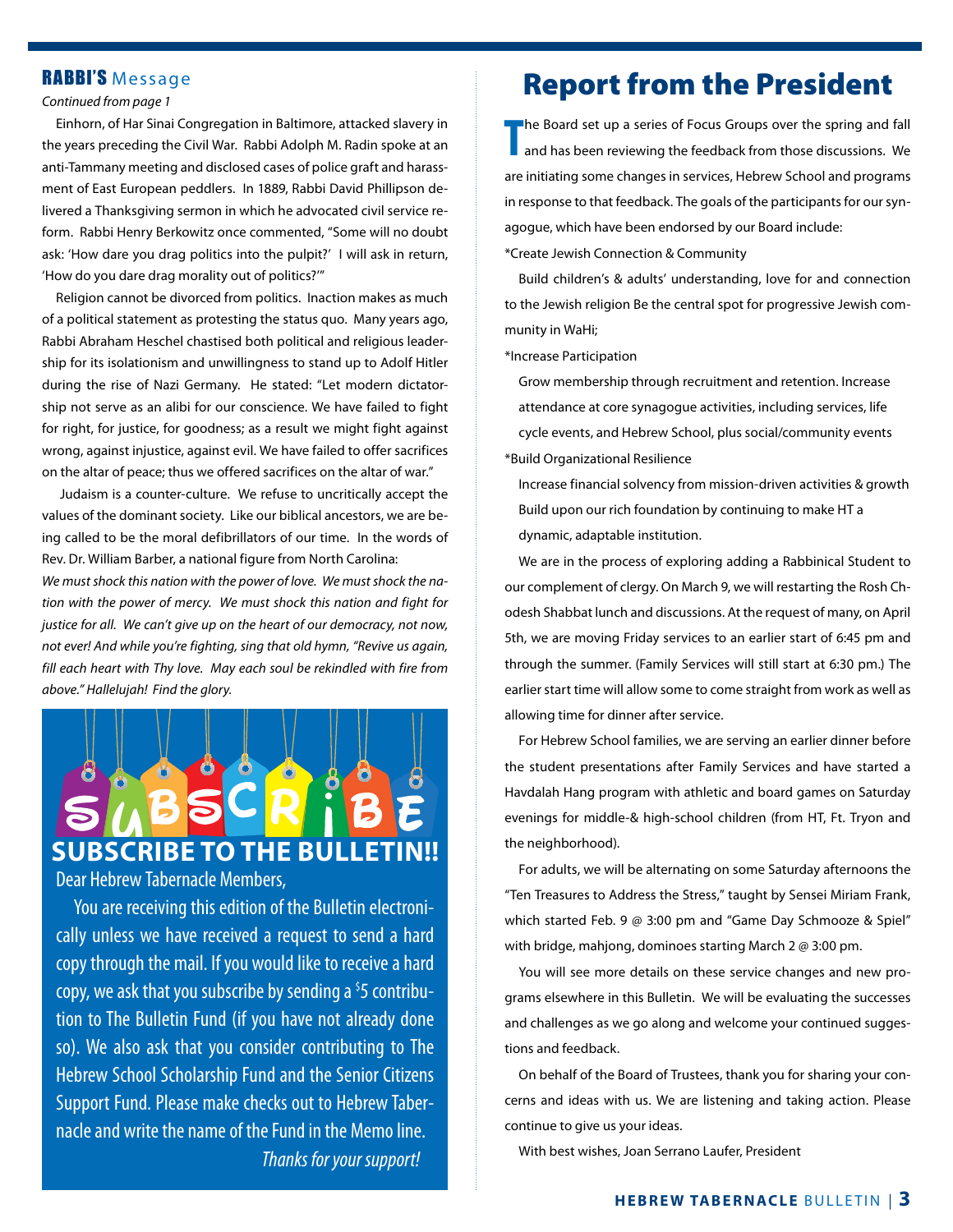# **THANK YOU**

## **WE GRATEFULLY ACKNOWLEDGE THESE RECENT CONTRIBUTIONS: 12/11/18 –2/6/19**

#### **AIR CONDITIONING RENOVATION FUND**

*received a donation from…*

### **BUILDING RENOVATION FUND**

*received a donation from…* Brian Schneider & Jennifer Talansky **Denation for Building Renovation** 

## **CLERGY ASSIST FUND**

*received a donation from…*

Eve Leopold & Marvin Reinheimer Donation covering Air Conditioning Renovation

 $A 22$ 

Hebrew Tabernacle Sisterhood Assists to cover clergy payroll costs – January 2019

**GENERAL FUND – MISC.** *received a donation from…*  Michael & Melanie Klein General Fund Donation Rita Rosenthal In honor of Tu Bishvat

#### **GENERAL FUND**

*received a donation from…*

Michael & Melanie Klein **Book Plate in memory of Henry and Phyllis Taylor** Book Plate in memory of Henry and Phyllis Taylor Michael, Melanie & Julia Klein **In honor of Eleanor Levin's Bat Mitzvah**  Judith M. Topper In honor of Paula Loscocco and Andrew DaSilva Robinanne Turiel & Todd Rubinstein In honor of Lighting Shabbos Candles - Robinanne Turiel

Allen Bachenheimer **In memory of the Yahrzeits of Herta & Josef Bachenheimer In memory of the Yahrzeits of Herta & Josef Bachenheimer**  Jeff & Marjorie Bauml In memory of the Yahrzeit of Julius Seligsberg Bernard R Crystal In memory of the Yahrzeit of Normita Crystal Eva & John Feist In memory of the Yahrzeit of Julius Feist Miriam Frank & Desma Holcomb In memory of the Yahrzeit of Werner Frank Martin Friedman In memory of the Yahrzeit of Greta Friedman John Frolich In memory of the Yahrzeit of Lina Froehlich Leonard & Myra Greenbaum In memory of the Yahrzeit ofWalter Greenbaum John Habermann In memory of the Yahrzeit of Grete Habermann Clifford & Susan Hamburger In memory of the Yahrzeit of Jeanne Hamburger Mark & Rita Hamburgh **In memory of the Yahrzeits of Morris Klein**, Rivka Zemet & Helen Berg David & Linda Horowitz In memory of the Yahrzeit of Gertrude Horowitz Eric Koesterich In memory of the Yahrzeit of Frieda Lesser Ursula Kohlmann In memory of the Yahrzeit of Paul A. Kohlmann Susan Krause In memory of the Yahrzeit of Robert Krause William Landsberg **In memory of the Yahrzeit of Ernest Landsberg** In memory of the Yahrzeit of Ernest Landsberg Marga Marx In memory of the Yahrzeit of Heinz Marx Roberta S. Mathes **In memory of the Yahrzeit of Fred Mathes** In memory of the Yahrzeit of Fred Mathes Michael Melzer In memory of the Yahrzeit of Trude Melzer Ellen Oppenheimer In memory of the Yahrzeit of Gerda Katzenstein Stanley & Joan Herz Pearlman In memory of the Yahrzeits of Marta and Curt Herz Rafael & Susan Rishik **In memory of the Yahrzeits of Jacob and Leontine Rishik In memory of the Yahrzeits of Jacob and Leontine Rishik** Werner & Audrie Rothschild In memory of the Yahrzeit of Isadore Max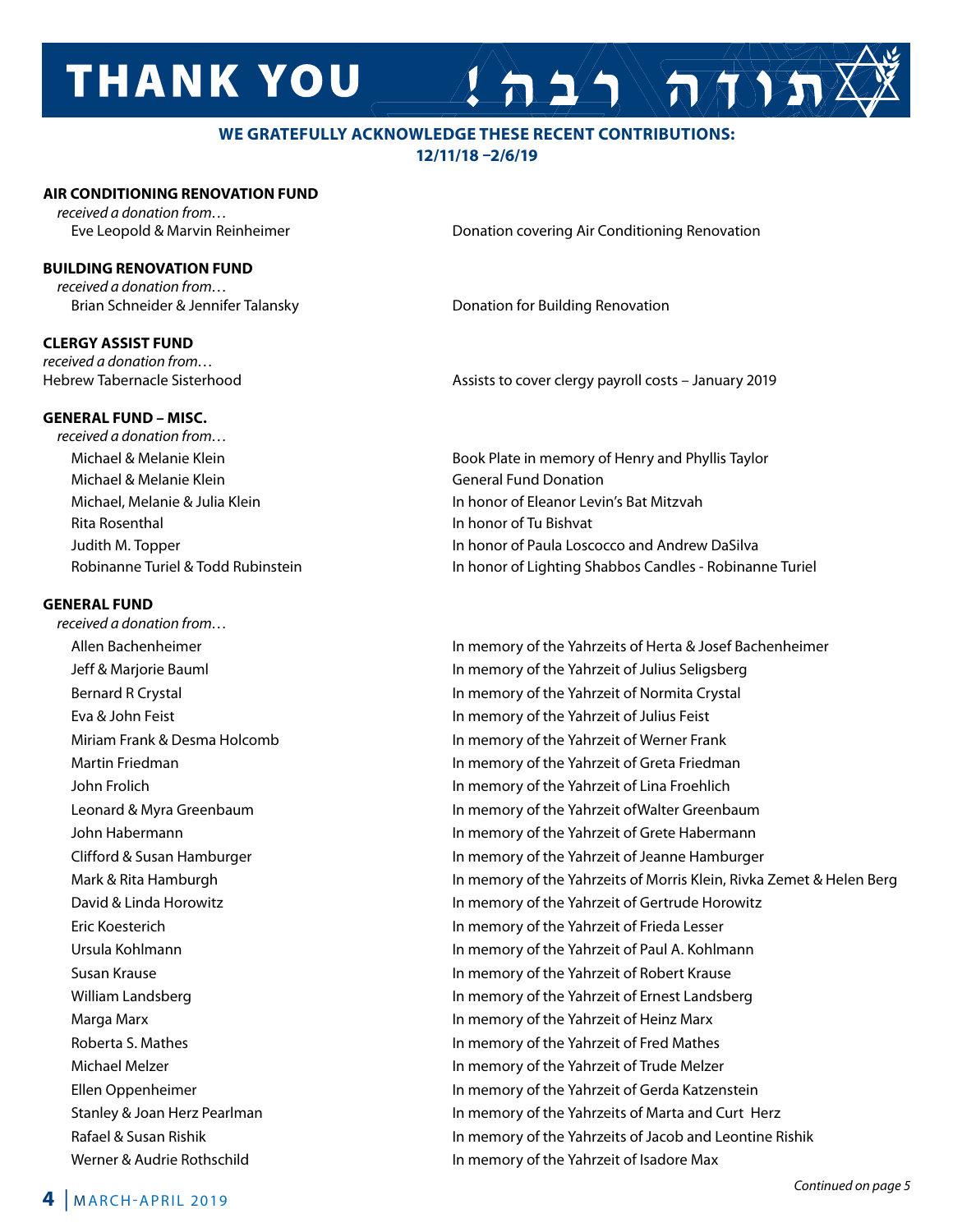# **THANK YOU**

## Donations

*Continued from page 4*

## **HEBREW SCHOOL EVENT FUNDRAISERS**

*received a donation from…*  Brian Schneider & Jennifer Talansky **Purim Fundraiser** 

### **PRINCIPAL'S DISCRETIONARY FUND**

*received a donation from…*

## **RABBI'S DISCRETIONARY FUND**

*received a donation from…*

## **SEDER FUND**

*received a donation from…*

## **SISTERHOOD FUND**

*received a donation from…* 

 Alon & Shelley Salzman In memory of the Yahrzeit of Paula Salzman Frank Stern In memory of the Yahrzeit of Louise Stern Vera Strauss In memory of the Yahrzeit of Alice Katz Gary Thalheimer **In memory of the Yahrzeits of Martin Thalheimer & Herta Frank** Robinanne Turiel & Todd Rubinstein In Memory of the Yahrzeit of Michal Winter Pauline & Lawrence Ungar **In Market Communist Communist Communist Communist Communist Communist Communist Communist Communist Communist Communist Communist Communist Communist Communist Communist Communist Communist Commun** Gwynne H. Wohlgemuth **In memory of the Yahrzeits of Charles and Ruth Bargeski & Milton Marx** Gerald Zobel In memory of the Yahrzeit of Lucy Zobel Eliaser

 $\left( \left. \frac{1}{n} \right)^{n} \right)$ 

John Authers & Sara Silver **Purim Fundraiser: In Memory of Joseph Silver** Purim Fundraiser: In Memory of Joseph Silver Anatoly & Gisele Garelik **Purim Fundraiser: In memory of Gisele Garelik's Dad Elia Toueg** Matthew Scherer & Alison McDonald Purim Fundraiser: In honor of Sylvie Scherer,

Harriet & Gene Bailer **In honor of Shelly Koy for all his work & contributions** 

Alik Barg In memory of my father, Iosif Barg

 Vivian Anapol Contribution to support the annual community Seder. Bella Y. Bankoff **Contribution to support the annual community Seder.**  Christopher & Patricia Hametz Berner Contribution to support the annual community Seder. Larry Cytryn & Eileen Scigliano Contribution to support the annual community Seder. Diana Douglas & Lester Howard Contribution to support the annual community Seder. Karen Dubiner **Contribution to support the annual community Seder.**  Victor & Regina Gelb Contribution to support the annual community Seder. Mark & Rita Hamburgh **Contribution to support the annual community Seder.**  Michael & Melanie Klein Contribution to support the annual community Seder. Peter Kohlmann Contribution to support the annual community Seder. Joshua & Dorian Karchmar-Kotzin Contribution to support the annual community Seder. Rita Rosenthal Contribution to support the annual community Seder. Paul Roth & Kathryn Ruby Contribution to support the annual community Seder. Emilie Vigushin Contribution to support the annual community Seder.

 Diana Douglas Honoring Rita Rosenthal's Birthday Michael & Melanie Klein In memory of Ruth Werthheimer & Lore Reutlinger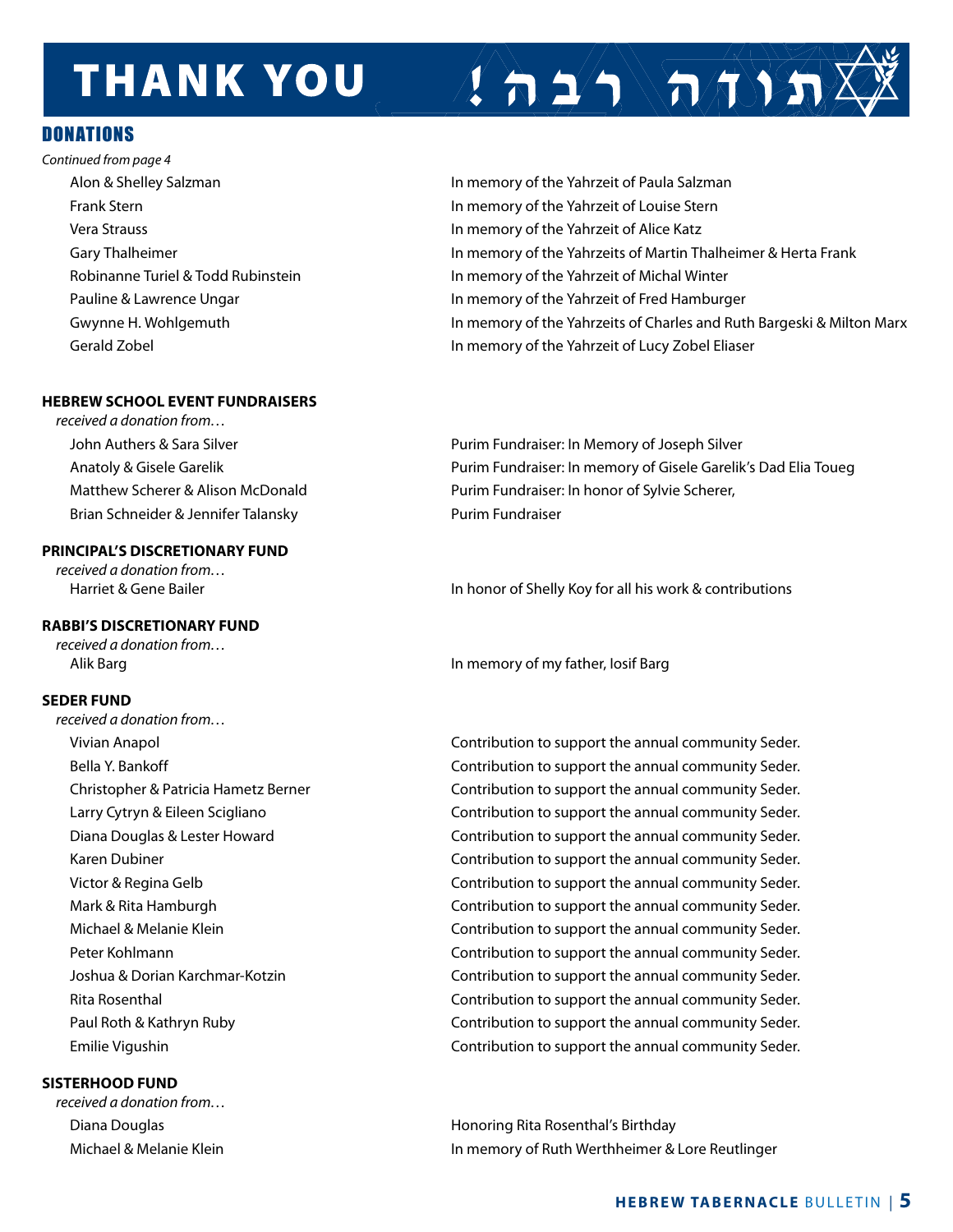## Havdalah Hang

**H**ow do you get your Middle School or High School kid off their<br>
phone? Have them hang out with their neighborhood friends at the Havdalah Hang at Hebrew Tabernacle on Saturday evenings from 7 pm to 10 pm! Following a brief Havdalah to celebrate the end of Shabbat, the Social Hall is converted to a gymnasium, so the kids can work up a sweat playing gaga (an Israeli dodge-ball camp game played in a pit), badminton and kadureshet (another Israeli camp game similar to newcomb). Board games and knock hockey are also available, as well as snacks. The kids decide what they want to do in this unstructured play period, which is supervised by volunteers from Hebrew Tabernacle and Fort Tryon Jewish Center.

We had a nice turnout on Saturday evening, February 2nd. Balls were flying everywhere, music was playing, and everyone left with a smile. Come to our next Havdalah Hangout on Saturday, March 2nd at 7:00 pm. More information on our website: go to Havdalah Hang under Youth and Family.

# Congregational **Seder News**<br> **Seder News for our First Night Congregational/Community Seder**

**G**ood News for our First Night Congregational/Community Seder<br>
on Friday, April 19, 2019! Our caterer, Itzik, has told us that he will be able to hold his price to us at the same level as last year – with no change in the menu.

We still have a way to go to reach our goal in donations to the Seder Fund, to keep it affordable for everyone who wants to participate in our communal celebration of the Exodus. At this point (the March 30th deadline for the Bulletin) we expect to keep the price the same as last year –and almost a dozen years ago. So please continue to make your donations to the Hebrew Tabernacle Seder Fund.

Additional good news: We will continue to extend the <sup>\$</sup>50 (<sup>\$</sup>25 for health aides and children) cost of participation for Hebrew Tabernacle members, to members of Fort Tryon and Beth Am congregations, as well as members of other organizations that use our premises. And please get your reservations in early!

Thank you in advance for your donations and participation.



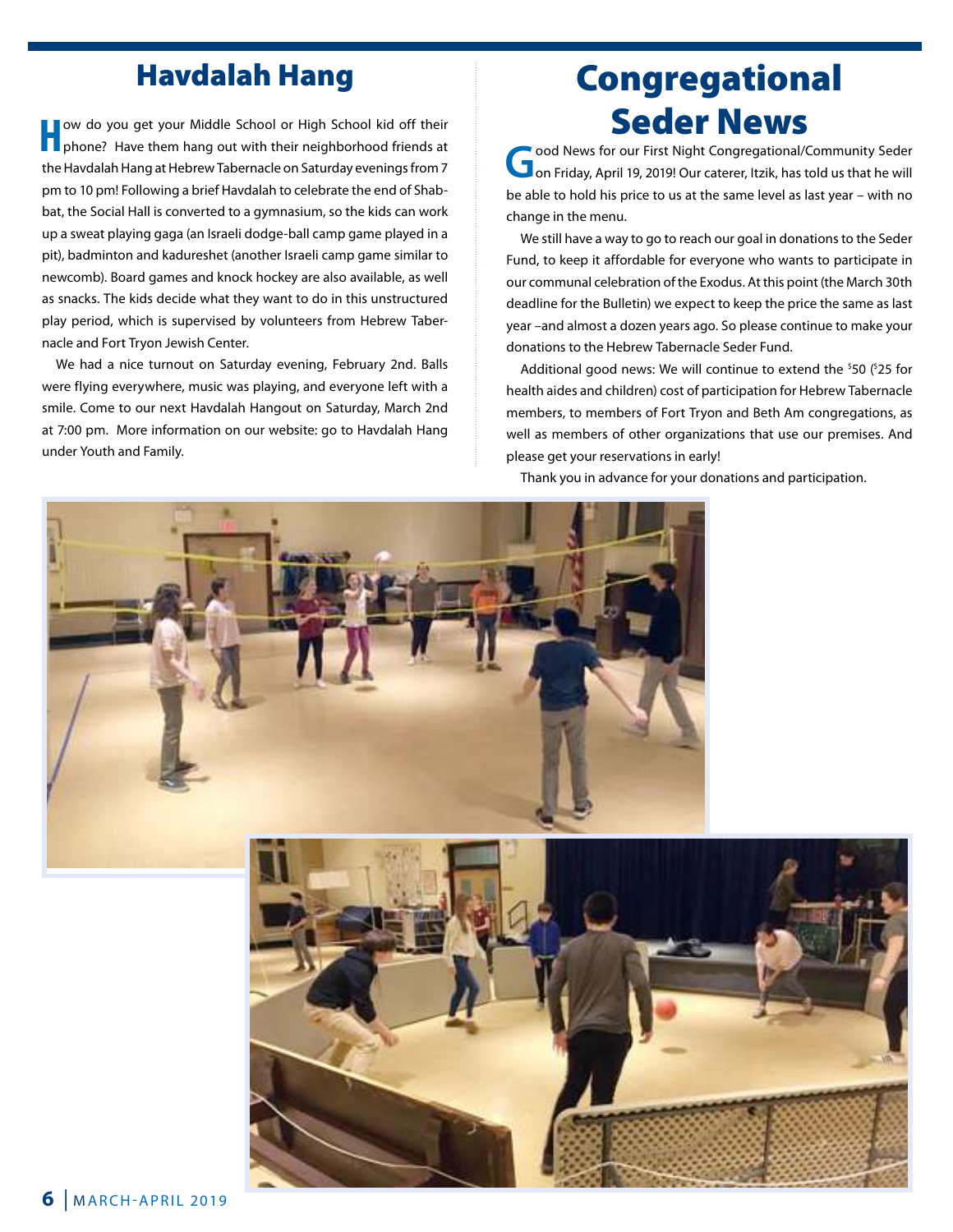# Earlier Friday Services & Social Dinners

**M** any members have expressed an interest in having a chance to get to know each other better, over a Shabbat meal. In order to foster these social dinners, the Ritual Committee and the Board are trying something new: moving up the Friday night Kabbalat Service from 7:30pm to 6:45pm, starting April 12 and going through June. Come to the service with old or new friends, and then go home or go out for dinner together! To sign up to host or attend a home dinner, see the box below.

**T** to help build community within our congrega-<br>tion, we are hoping members will share an oc-**To** help build community within our congregacasional Shabbat meal. Please send an Email to Susan Gellert susan\_gellert@yahoo.com, if you are interested in hosting or attending a Shabbat meal in someone's home. Please indicate

- 1. Friday dinner, Saturday lunch or Havdalah eve.
- 2. Number of adults and children (with ages)
- 3. Allergies to pets.
- 4. Accessibility issues
- 5. Food concerns (vegetarian, gluten free, etc)

*Thank you from your program committee!*



*Charlie and Lilli Friedman relaxing near their new home in Arlington, VA. Photo taken by their longtime friends Mark and Rita Hamburgh, who were visiting.*



# Gunter Hirshfield: A Remarkable Life

*By Mark Hamburgh*

**G**unter Hirshfield, who died in mid-December at 97, was a remark-<br>able man who was a central player in one of the most important projects that Hebrew Tabernacle has ever undertaken.

In the late 1970s, as the Communists took over all of Vietnam, many Vietnamese attempted to flee in small boats. Just like today's migrants in the Mediterranean region, they were refused permanent entry by many neighboring countries. Hebrew Tabernacle was among the various groups in the United States that sponsored some of these immigrants, known as the "boat people." Their plight resonated among German Jewish immigrants all too familiar with the ill-fated ship St. Louis, which carried Jewish refugees from Germany in 1939 and was denied entry to ports in countries including the United States. The St. Louis was forced to return to Germany and disgorge its passengers, hundreds of whom then perished in the Holocaust.

The Tabernacle adopted Nguyen Be, who had been an officer in the South Vietnamese Army, and his teenage son, Lam Be. Laura Altschuler found them an apartment in Washington Heights. Sonia Hartog got Lam enrolled in George Washington High School. Gunter owned a clock and watch business and he hired and trained Nguyen to repair them. Nguyen became an expert and later started his own business. It was Gunter who enabled the Mr. Be to earn a living and become a selfsustaining member of American society. Later, Mrs. Be and the other children immigrated to the US and the family was reunited.

Gunter was a member of Hebrew Tabernacle's Board of Trustees for many years and served as a Vice President. He was a survivor of Auschwitz and met his wife, Ruth, who died two years ago, in a displaced persons camp after the war. They were devoted to each other. I sometimes tried, perhaps unfairly, to pry information about his experience in Auschwitz from Gunter, but Ruth would discourage him from engaging in such conversation.

It was a pleasure to be in Gunter's company. He was well-read, intelligent, much-traveled, unpretentious and articulate. He was also charitable, generous and kind. A total mensch. In his last years, Gunter suffered from dementia and withdrew from the community, but his death should not go unremarked.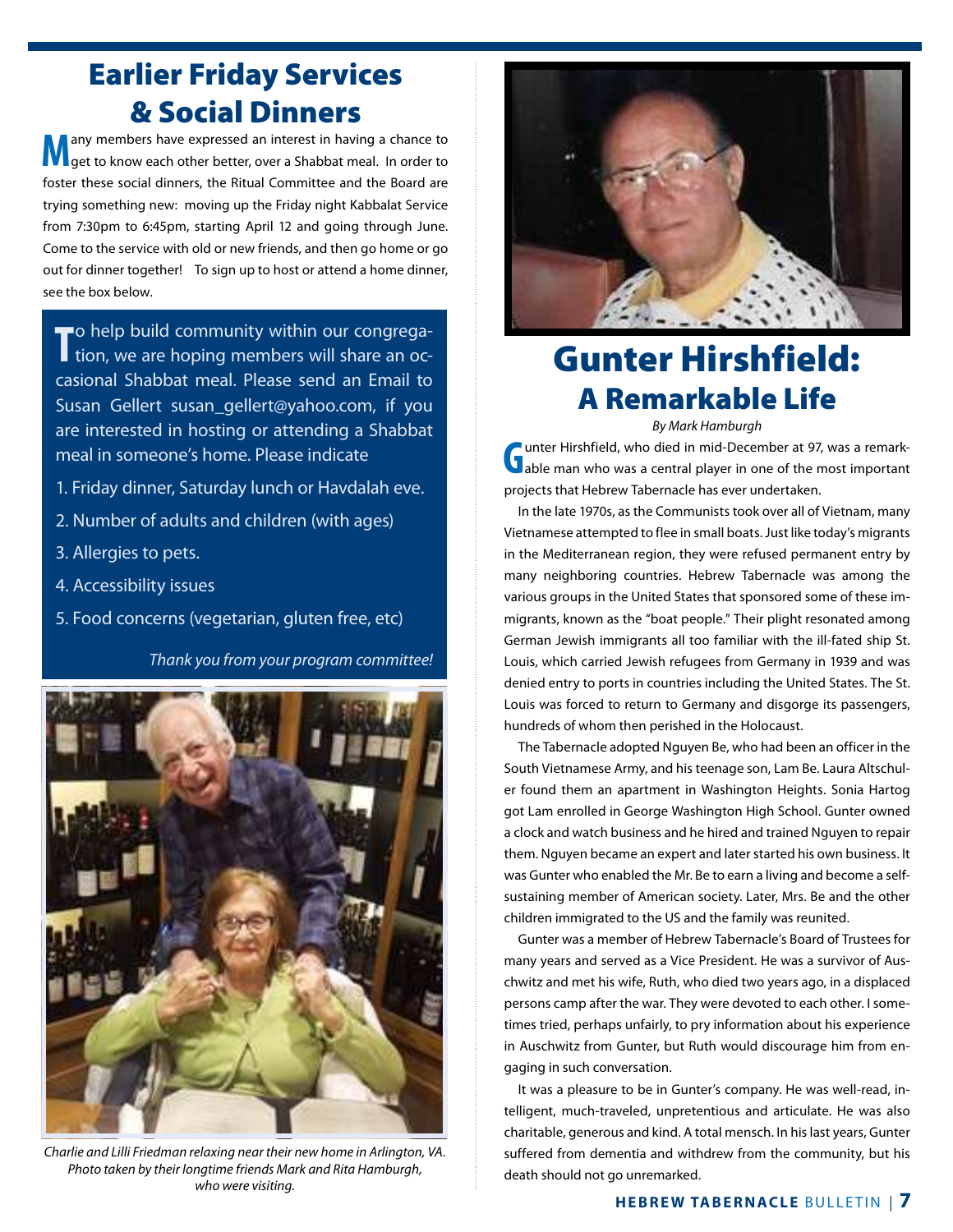# Hebrew Tabernacle Book Club



**Join us for the next meeting of the Hebrew Tabernacle Book Club, open to the community.** Join us for the next meeting of the Hebrew Tabernacle Book Club, open to the community.

## $\mathcal{L}$  ,  $\mathcal{L}$  ,  $\mathcal{L}$  ,  $\mathcal{L}$  ,  $\mathcal{L}$  ,  $\mathcal{L}$  ,  $\mathcal{L}$  ,  $\mathcal{L}$  ,  $\mathcal{L}$  ,  $\mathcal{L}$  ,  $\mathcal{L}$  ,  $\mathcal{L}$  ,  $\mathcal{L}$  ,  $\mathcal{L}$  ,  $\mathcal{L}$  ,  $\mathcal{L}$  ,  $\mathcal{L}$  ,  $\mathcal{L}$  ,  $\mathcal{L}$  ,  $\mathcal{L}$  , Meeting in Classroom 2 **Meeting in Classroom 2 Wednesday, March 27, 2019, 7 – 8:30 pm**

## *The Jew Store*, by Stella Suberman (1998) **Join us for the next meeting of the Hebrew Tabernacle Book Club, open to the community.** *The Jew Store,* by Stella Suberman (1998)

.<br>For a real bargain, while you're making a living, you should make also a life. --Aaron Bronson. In 1920, in small town America, the ubiquitous dry goods end to the store--suits and coats, shoes and hats, work clothes and school clothes, yard goods and notions--was usually owned by Jews and often referred to as school clothes, you clothes and sensor clothes, yard goods and notions- was usually owned by Jews and Jews and Jews and Jews and Jews and Jews and Jews and Jews and Jews and Jews and Jews and Jews and Jews and Jews and Jew at s now Stella Suberman's father's store, Bronson's Low-Priced Store, in Concordia, Tennessee, Wa were the first Jews to ever live in that tiny town (1920 population: 5,318) of one main street, one bank, one drugstore, one picture show, one feed and seed, one hardware, one barber shop, one beauty parlor, one blacksmith, and many Christian churches.<br>. store--suits and coats, snoes and nats, work ciotnes and school clotnes, yard goods and notions--was usually owned by Jews and often referred to as<br>"the Jew store." That's how Stella Suberman's father's store, Bronson's Lo

Questions and suggestions: Contact Susan Gellert at susan\_gellert@yahoo.com  $\mathcal{F}_{\mathcal{F}}$  real bargain, while the making also a line  $\mathcal{F}_{\mathcal{F}}$  and  $\mathcal{F}_{\mathcal{F}}$  are shown.

# **Check Out Some Great Books — Then Check Out Our Hebrew Tabernacle Book Club!**

ach month, the Hebrew Tabernacle Book Club challenges readers with great conversation, offering great refreshments and plenty of food for<br>thought. **thought.** store." That's how Stella Suberman's father's store, Bronson's Low-Priced Store, in Concordia,

A household appliance sent as a gift literally takes on a life of its own in "My Russian Grandmother and Her American Vacuum Cleaner" by Meir Shalev. The book, which was our March selection, is a memoir set against the backdrop of the development of modern Israel over decades past. It details, in sparkling translation from the Hebrew, the engaging experiences of a variety of family members--most notably Grandma Tonia. Her lifelong battles against dust and dirt result in a most unusual fate for the subject of the book's title.

anst adstand antissan mainest andsamate is the susjecter me seems mem.<br>April's scheduled selection was the memoir, "The Fortune Teller's Kiss," by Brenda Serotte. When she is stricken with polio just before her eighth birthday in the autumn of 1954, the lives of her Sephardic Turkish family living in the Bronx are changed forever.

The scheduled selection for March 27 is "The Jew Store" by Stella Suberman, a memoir set in northwest Tennessee about the only Jewish family in town during the 1920s. The heart-wrenching memoir, "The Nazi Officer's Wife," by Edith Hahn Beer, is planned for April 24.

Most meetings take place in Wednesdays from 7 to 8:30 p.m. They take place in Classroom 2 off our Social Hall. Enter through Hebrew Tabernacle's Fort Washington entrance near 185th Street. All are welcome. Suggestions and questions can be shared by contacting convener Susan Gellert at susan\_gellert@yahoo.com. We look forward to meeting you!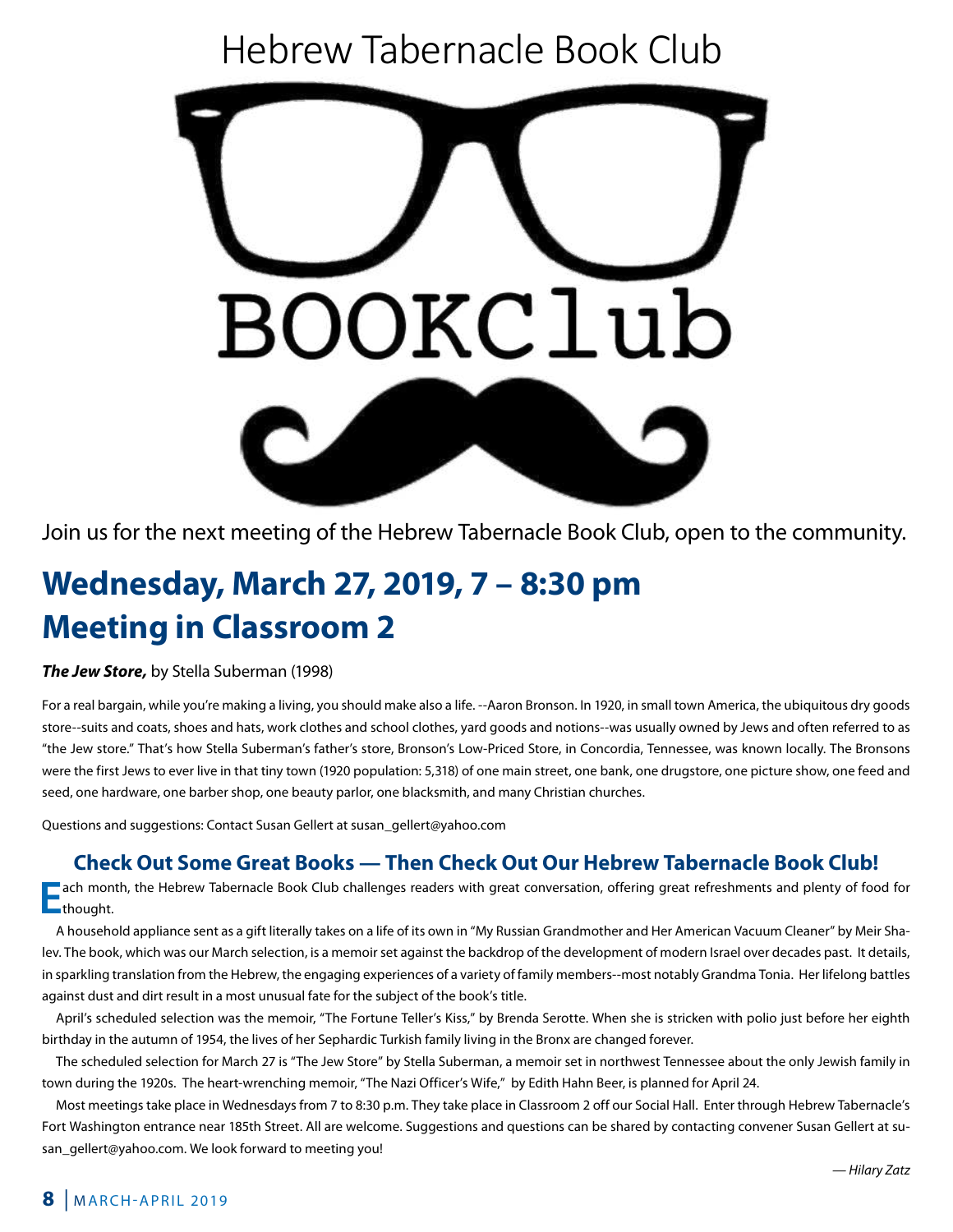

## Maya Nimowitz

**M**aya Nimowitz is a seventh grader at PS/IS 187, where she especial-<br> **M** iy loves Social Studies, Math and English. For her mitzvah project, Maya spends some lunch periods helping Kindergarten students. During her free time, Maya likes to watch YouTube, play ukulele, go to Starbucks with her friends and belt out songs from her favorite Broadway musicals. Maya loves to sing and dance and has performed in numerous productions with the Riverdale Children's Theater. Somehow, she also finds time to train and compete with the Riverdale Rapids swim team, play with her pet hamster Jax, and babysit! Maya attends a sleep away camp in the Berkshires where she horseback rides and has a very special bond with a mare named Baily; they are both short and feisty! Maya has been with the Hebrew school since the third grade, and has been so excited for her bat mitzvah ever since. She hopes to continue learning Hebrew even when not in Hebrew school so someday she can have an easy, full-on conversation with her cousins from Israel.

Mazel Tove<br>on your<br>Bat Mitzvah

# Rosh Chodesh Lunch & Discussion Returns!

**R** osh Chodesh study after services, with light lunch and discussion,<br> **R** will resume on March 9. Susan Edelstein, a former Hebrew School will resume on March 9. Susan Edelstein, a former Hebrew School principal (and former HT Hebrew School grandmother) will lead us in a study of the Jewish calendar. Participate in the service—lots of lay readings and aliyot--and then join us in Classroom 1, after services. Lunch is being graciously donated; please RSVP to susan\_gellert@yahoo.com.

# New Programs on Shabbat Afternoons— Open to Members and the Public

## Let TenTreasures address the stress! Ten Treasures is a movement<br>Leass, taught by Sensei Miriam Frank. It is a series of gentle moveet TenTreasures address the stress! Ten Treasures is a movement ments, associated with Chinese traditions of health maintenance. Exercises are slow, soft and specific, and benefits accumulate with practice. Ten Treasures can improve balance, flexibility and coordination, relax tense muscles, and support healthy posture. Classes meet once every two weeks on Saturday at 2pm for an hour: March 2 & 23 and April 6.

**S** chmooze and Spiel is an afternoon of games! Meet your neigh-<br>Shors, bring a friend and play bridge, mahjong, canasta, scrabble, bors, bring a friend and play bridge, mahjong, canasta, scrabble, bananagrams, dominoes and whatever the participants want to play. First session was March 2, 3-5 in the Social Hall, and this will continue roughly every other week.

# HELP WANTED!!!

We are fixing and improving the building in many important ways,<br>while increasing religious, social, and community programs. Our building is becoming a community social hub. Past President Joan Taub started the Hebrew Tabernacle slogan, "There's always something happening at the Hebrew Tabernacle." This has only become truer in recent months!

Thank you to the many volunteers who have helped make things happen and who have contributed time and money to our efforts. Much has been done and much is being done, but so much more is needed. I am personally asking everyone to consider devoting just a little extra time to what they are already doing or to become more active if you haven't been very involved. Our committees are open to all members, as participants and, in some cases, leaders! These include: the Chesed Committee, Finance, Fundraising, Hebrew School Parents, House/Building, Membership & Program, Publicity, Social Action, and Tot Shabbat Committees. There are so many ways everyone can help, and many hands always make light and fun work.

We have many important volunteer opportunities, either on a onetime, periodic, or regular basis such as preparing the Friday night Kiddush or Shabbat morning Oneg, seasonal help with plants and trees, ushering, or assisting in the office.

If you think you might enjoy volunteering or joining any of the above committees, or if you see an unmet need that you would like to help with, please let me know! My email is joanhtpres@gmail.com or leave a message for me in the office and I will call you back!

**We need you!**

Looking forward to hearing from you,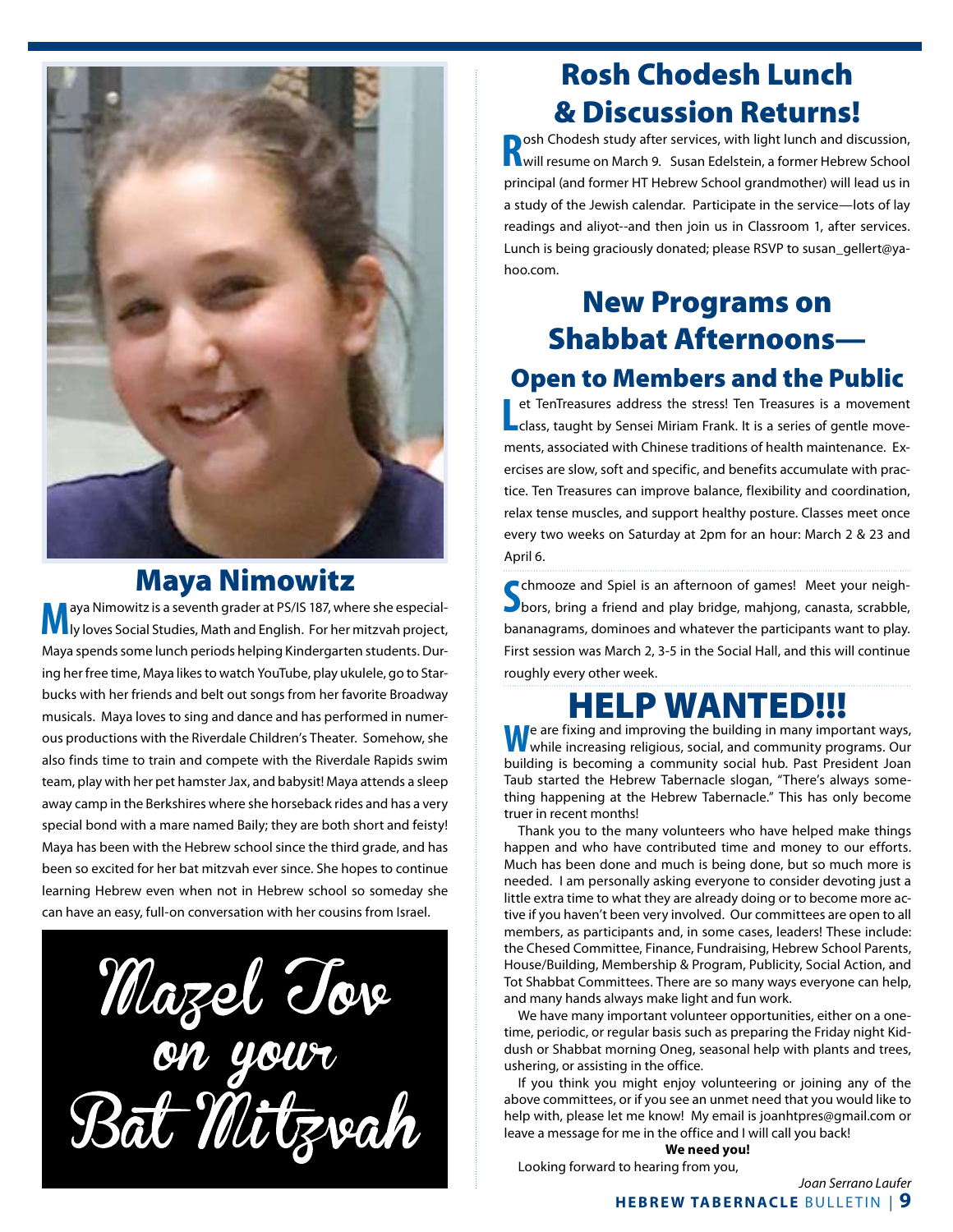

**O**n Monday evening, January 28, 2019, a group of Hebrew High School students went down to the HUC-JIR Soup Kitchen on West 4th street for our annual volunteer effort to help feed folks in need. The students who went were: Ben and Helena Canning, Alec Farber, Julia Klein, Anna Levy, Ethan Park, Jasper Saar and Laszlo Stein. Adult chaperones were HHS teacher Cynthia Friedman and parents Tom Canning, Andrew Rubinson and Melissa Stein.

The students gladly participated in a number of tasks necessary to feeding the guests and met with HUC educators to discuss the experience after cleaning up.

Laszlo said, "I'm glad I went and helped people. I was surprised by how many people wanted milk."

Tom said, "It was a great night. The kids really enjoyed the experience."

Andrew remarked, "Our students represented themselves and HT very strongly down at HUC. We worked hard and pitched in positively. It's a great experience for all of us.

Sign me up for next year!! Melissa added, "I was impressed by how non-institutional the (institutional) space felt. The live pianist contributed so much to the ambiance.

This was a valuable trip for all!"

We received this email from the coordinators of the Soup Kitchen program: "We wanted to express our gratitude to Hebrew Tabernacle students for donating your time and volunteering with us yesterday! The Soup Kitchen cannot operate without volunteers, and we are truly grateful for your help. I hope that your visit sparked meaningful conversations and opened everyone's eyes to the plight of those suffering from food insecurity and homelessness."

Best, Sarah Grabiner & Erin Binder, *Program Coordinators*

Shelly wants to thank all of the students and their teacher Cynthia for making the trip downtown and especially the parents, Andrew, Melissa and Tom, who took time out of their busy days. Your support makes this trip possible!

## Building Update

**B**y now, most of us are aware that our beautiful building with its wonderful acoustics, historic design and so many strong points, has given us challenges. Our ancient air conditioning needs replacing, the gas has been turned off due to problems with the gas line, our heating system needs new steam traps, and for security and efficiency our windows and doors need strengthening.

We have hired an engineering company to design a HVAC system that will both cool and heat the sanctuary and the social hall. This will give us the flexibility to heat one or both of those locations if we are not using the rest of the building and will also act as a heating back up system. The design is currently being worked on. We expect to be going out to bid on HVAC project in February and to have the systems in place before the air conditioning season begins.

The same engineering company is developing the drawings for the gas line replacement. We anticipate the drawings will be completed shortly so we will be able to obtain bids from contractors and obtain the necessary permits. Meanwhile we have purchased and installed an apartment size electric stove that allows us to do some basic cooking and heating will supplement our professional size stove.

In accordance with new NYC Dept. of Environmental Protection regulations, we needed to install a water meter. A remote meter will be mounted on the Fort Washington Avenue exterior of the building with the piping in the room to the right after going down the stairs from the Ft. Washington Avenue entrance. The project is about 85% complete. Installing the water meter will allow us to continue receiving free water from the City.

A Security Committee has been formed to consider what our safety needs are and how to implement them.

These projects are, of course, quite expensive and we are hoping to pay for them through grants, special donations, and existing funds. We are working on both government and philanthropic grants and special donations. Our Hebrew School students are working to raise \$2,000 towards the cost of the gas line to allow the kitchen to be fully functional. They are having bake sales, collecting loose change, and dedicating other small fundraisers towards that end. Our adults too are stepping up to the plate. Large and small donations are most welcome. A special fund-raising event is being considered. Many companies match their employees' contributions, please check if yours does.

We strongly hope that you will consider making a generous donation to the Building Fund and sharing your ideas for ways of raising this money with us.

> Joan Serrano Laufer, *President* Mike Klein, *Vice President & Building Committee Chair*

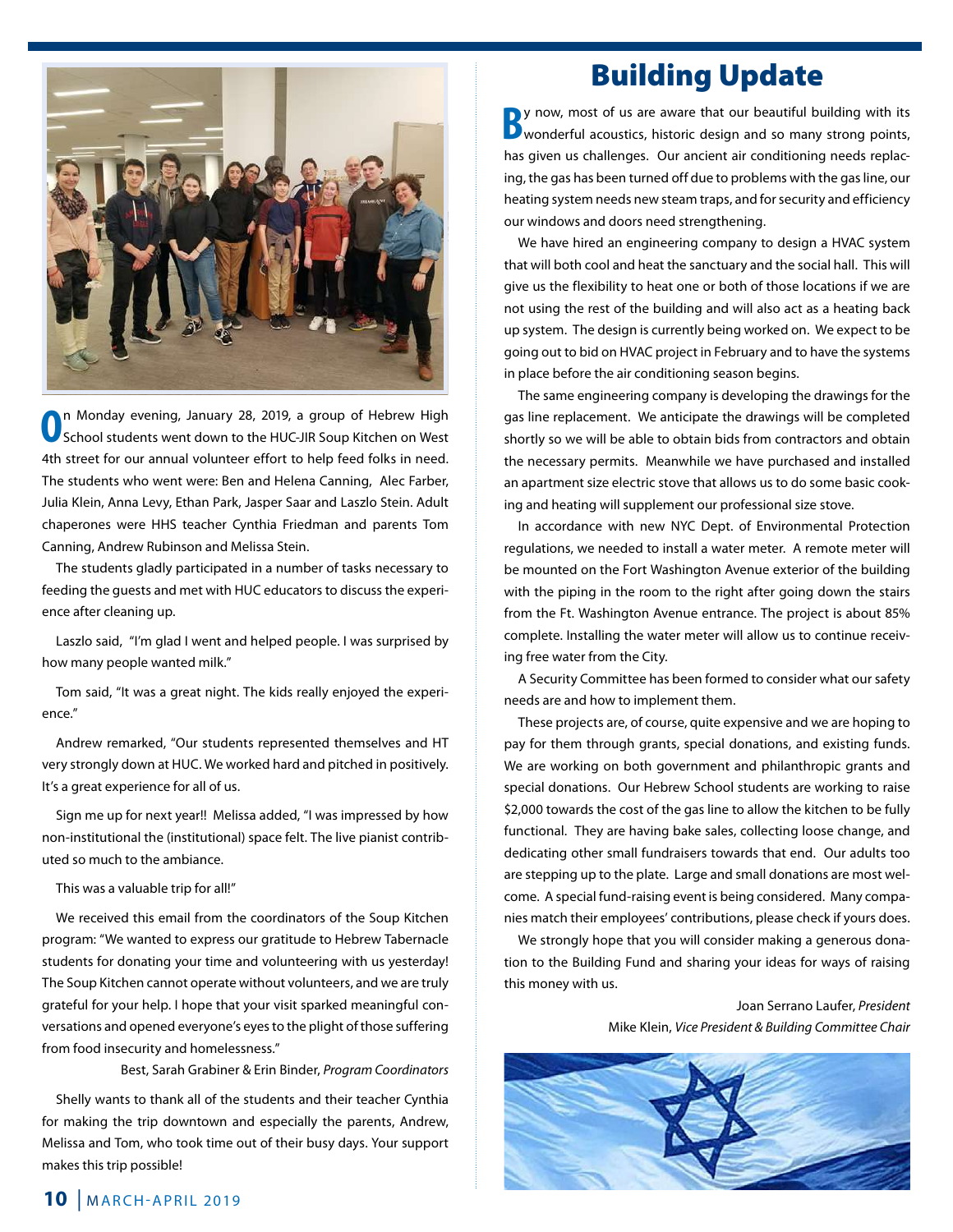### **IN MEMORIAM**

In grateful memory of the departed whose names are taken from the records of Hebrew tabernacle and Beth am and which appear on a separate weekly Yahrzeit list. It is our minhag to read Yahrzeit names at the Shabbat services following the date. **If you would like a name read, please call the office in the preceding week**.

#### **YAHRZEIT LIST March 3 - 9, 2019**

Frieda Bachert Gustav Bachert Curt J. Blanke Samuel J. Cohen Heyman Cohn Grete Dilloff Morris Duhan Gunther Ehrlich Anneliese Eisenberger Jerda Englaender Jetta Eschelbacher Ida Felsenthal Maurice Fleshler Alice Frankel Ellie Gradess Erwin Grossman Selma Heilbronn Richard Hess Helen Hirsch Robert Jacob Hippolyte Jonas Fred Julius Theresa Kestenbaum Samuel Klinger Peter Levy Leopold Leysersohn Natan Bernt Londner Gertrude Maier Hyman Mandelsberg Johanna Michel Moritz Moses George F. Muller, Sr. William J. Neuberg Dave Newman Dorothy Newman Sylvia Olefson Arthur Plaut Ruth Rosenstam Evelyn Rosenstein Irwin Ross Eric Salomon Albert Schulein Bernhard Schwartz Rosy Simonstein Clara Sittenmann Dr. Max Sorell

Margaret Sorell Louis Stadholz Siegfried Steinhardt Renee Salzman Tabor Barbara Heldman Tauszig Paul Tislowitz Samuel Wertheimer Else Westheimer Josef Wodowski

**March 10 – 16** Curt S. Bertheim Lena Birn Lottey Blattman Edith Block Nathan Brandis Felix Cahn Hannah Cohn Ignatz Dingfelder Nathan C. Engel Henry Eppstein Alois Eysler Anna Frank Arnold H. Fried Max Gottschalk Sophie Gruensfelder Fanny Heimann Bruno Isaac Ludwig Jacobi Gerhard Jordan Martin M. Kastan David Klein Kurt Levin Rebecca Lewin Jennie Loewenberg Moritz Lowenthal Elizabeth McDowell Emil Mortge Aron Gerson Muetz Sara Neugarten Siegfried Neugarten Emily G. Pearson Rebecca Rosenberg Leo Schachter Dora Scheirer Bertha Schwenk Eve Greenberg Segal Bernhard Singer

Elsie Strauss Ruth Taylor Jack Weigel Simon Wieser Samuel Wohlstetter

### **March 17 – 23**

 David Arndt Max Bauman Debra Bernhardt Lili Bier Harry Bimberg Herman Blatt Hedwig Bloch Anna Bloom Jacob Braun Evelyn Deutsch Ernst D. Frank Herman Frant William Freeman Jacob J. Gerber Charlotte Haendel Bina Hanauer David Harris Percy E. Hart Else Heidenheimer Lore Heilbronn Alex Heyman Margot Hochberger Julius Yale Kaplan Lotte Katz Minnie Klebanoff Ruth Landsberg Hanna Langstadt Trude Lauer Walter Lesser Alice Levy Eric Loeb Selma Loebenberg Betty Lowenthal Nathan Maier Paula Marshall Sigmund Muetz Rose Ober Pauline Oppenheimer Walter Rinehouse Anna May Freeman Rose Joseph Rosenberg Dr. Anna Rosenow Hilde Rubel Oskar Schwarz Joseph Schweitzer Jacob Seligman Julius Sessler

Marie Smith Agnes Steiner Ernest Strauss Thilla Suessel Dr. Arnold Taub Janis Townsend Henry Uhlfelder Edith Wachsner Siegfried Weil Emma Weinberger

#### **March 24 – 30**

Maxine Baar Rebecca Berliner Sophie Blankenstein Nelly Bloch Lena Doniger Ruth Wolf Ehrlich Louis Fein Willy D. Fromm Bianca Ganzman Jennie C. Gold Dora Seidner Greenbaum Erwin E. Haimann Albert Hamburger Salo Hamburger Hermann Himmelweit Arthur Hirsch Simon Hirsch Edith Jacobi Curt Jellin Isidor Kulb Seligman Levi Sigmund Levin Rev. Meyer A. Levinson William Levitman Bettina Silver Lorris Erich Marx Moses Milshtein Jack Morris Arthur Muller Norman Myers Tessie Myers Bessie Nemlich Henry Nesselroth Otto Samuel Oppenheim Isabel Perlman Daniel Pinsky Helma Roos Simon S. Rosenstamm Martha Rothenberg Robert Rothenberg Kurt Speier

Continued on page 12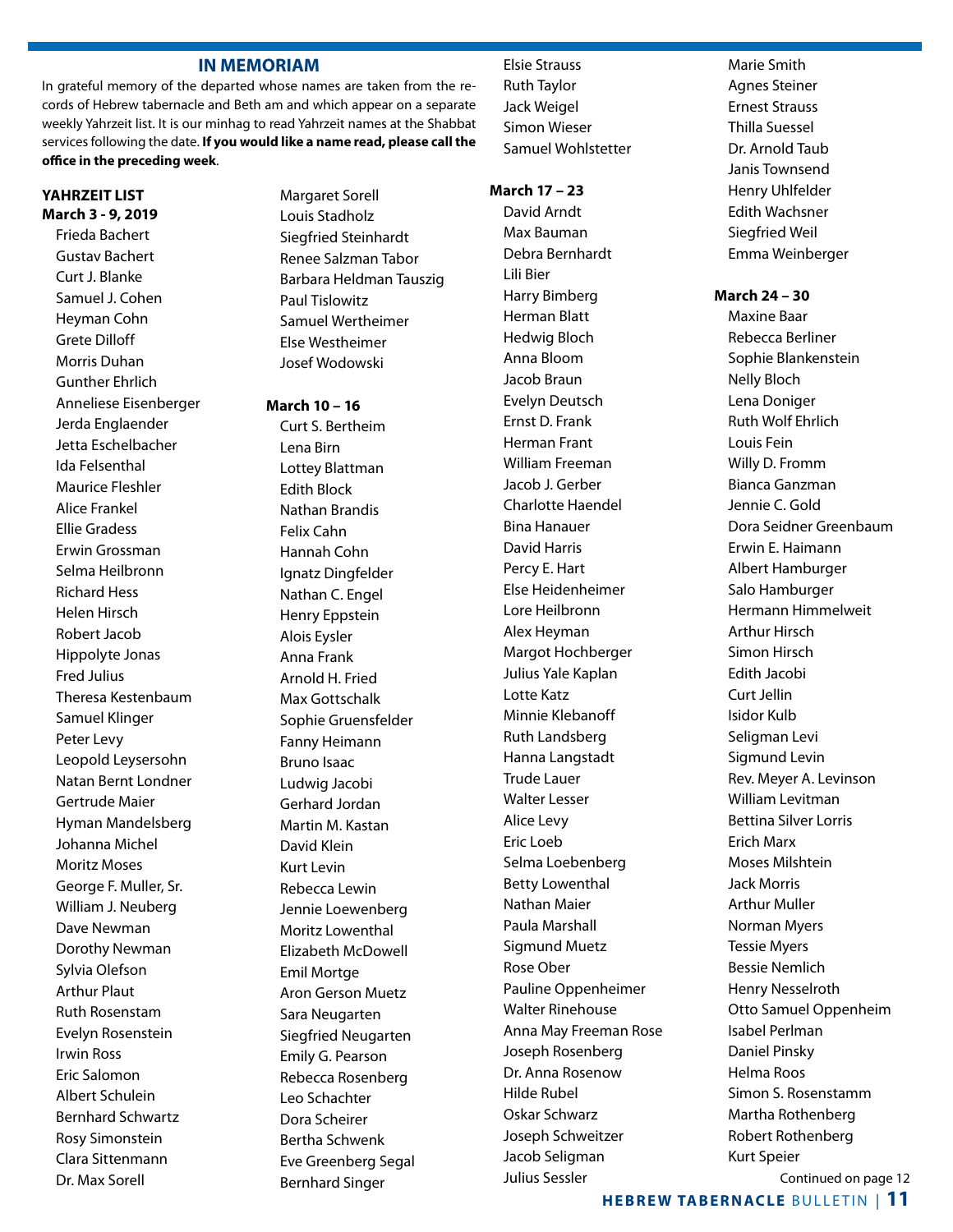### **YAHRZEIT LIST**

*Continued from page 11* Fritz Ultmann Anna Vickers Jeanette Ward Hansi Wickert Justin Winter Alma Wolff Ernest A. Wolff

## **March 31 – April 6**

Albert Alexander Blondine Alexander Dina Alexander Ilse Amson Egon Bachrach Walter Berney Frank Bloch Irene Cahn Emily Cappel Lillie Cohen Millie Coster Abraham L. Diamant Isidore Dolinger Donald Edwards Lore Emanuel Martha Federmann Gretel Feibelman Bernhard Feist Herbert Feist Edith Friedman Armin Gold Charles H. Greenberg Herman Heidelberger Elizabeth Heymann Isaak Jutkowski Toni Kahn Walter Kaufman Chava Rivka Kohn Gershon Levin Lina Levite Bernard Lowenthal Marcus Lowenthal Bertha Magasiner Sophie Magasiner Emmy Marx Henny May John H. Mayer Marion E. Mayer Joseph Melzer Sally Neu Magda Oberlander Renee Obermeier Lynn Presley

John H. Scharf Annie Schiff Aaron L. Schwartz Joseph P. Smith Ada Speyer Dr. Frederick D. Stern Riyan Tejada Hans David Tobar Charlotte Tucker Ruth S. Weiss Manfred Westheimer Esther Zacks Javier Garcia Zurita

#### **April 7 – 13**

Irene Adler Victor Adler Harriet Appel Mildred Besser Sarah Chekinsky Phil Deutsch Cantor Henry Ehrenberg Julia Ehrenreich Edith Eisemann Justin English Bernard Forscher Bernard Frank Ernst J Galewski Jack Gerber Mathilde Golden Charles Graff Lee Sally Grossman Hedwig Gruenbaum Erna Heart Sigmund Herz Dr. Martin Hirschowitz Moritz Hirschowitz Pincus L. Klein Samuel Konig Ruth Krautman Ruth Krautman George Lebow Jacob Lefkowitz Alfred Lehmann Siegfried Loewenstein Ludwig Loewkowitz Max Maas Julius Morgenroth Charles Neadel Barnet Perlman Theo Rendl Mamie Rosenbluth Paul A. Salz Richard Schulz

Julius Simon Klara Simon Linda Diane Solomon Josef Sonnenfeld Max Stern Fanny B. Strauss Lillie Stream Olga Weihermann Simon Weinberger Bernard Weissman Benjamin Willis Peter L. Wolff Max Zobel Robert M. Zweig

#### **April 14 – 20**

Sol Altschuler Irene Baltuch Salo & Rosa Bandmann Harry N. Baruch Walter Bergmann Leo Blankenstein Machla Braun-Speishandler Max Breitbarth Clara Dittmann Carol Feller Jeanne Florsheim Arnold Fraenkel Arthur Frank Elsie Frank Martin Freund Eva Gorton Alfred Grau Steven Allen Greenbaum Sarah Grinstein Dr. Arthur Hahn Anna Kalfus Herbert Kann Bertha Kaufman Anna Kramer Rebecka Lachmann Emma Lambert Selma Landauer Jules Lebell Martha Levi Richard Lewitus Ilse Lichtstern Fritz Loeb Erna Loewenstein Stefanie Lowen Ruth Lowenthal Jacob Mandelbaum Max Marx Julius May

Charles Mayer Jacques J. Mayer Renate Mccutcheon Walter Mosbacher Lina Mosback Enoch Nordlinger Abraham Ober Henny Rinehouse Ray Roman Mina Roos Ruth Rosenbaum Ronald Rubinstein Bruno J. Salomon Flora Schloss Eugenie Seligsberg Milton Semes Ben J. Sondheim Thekla Strauss Irma M. Tyson Fred Wolff Jacob Wolff

**April 21 – 27**

Nathan Abrams Sonia Ahrens Emanuel Bellefond Charlotte Blatt Henry K. Bronheim Gustav Buchdahl Abraham Cohn Irene Danziger Irene Danziger Pfc. Gunther Dorzback Irmgard Ehrlich Sophie Fleischmann Arthur Frank Traude Hamburgh David Heimann Meta Hermann Joseph Hirsch Anne Hoexter JoAnn Hoffman Amelia Reisel Horowitz Mina Jarajewski Alfred Katz Bess Kaufman Florence Keidan Arthur S. Klashman Annie Kohlhagen Benjamin Laguna Joseph Leindheim Daniel Levy Leo Maier Continued on page 13

```
12 | m arch-april 2019
```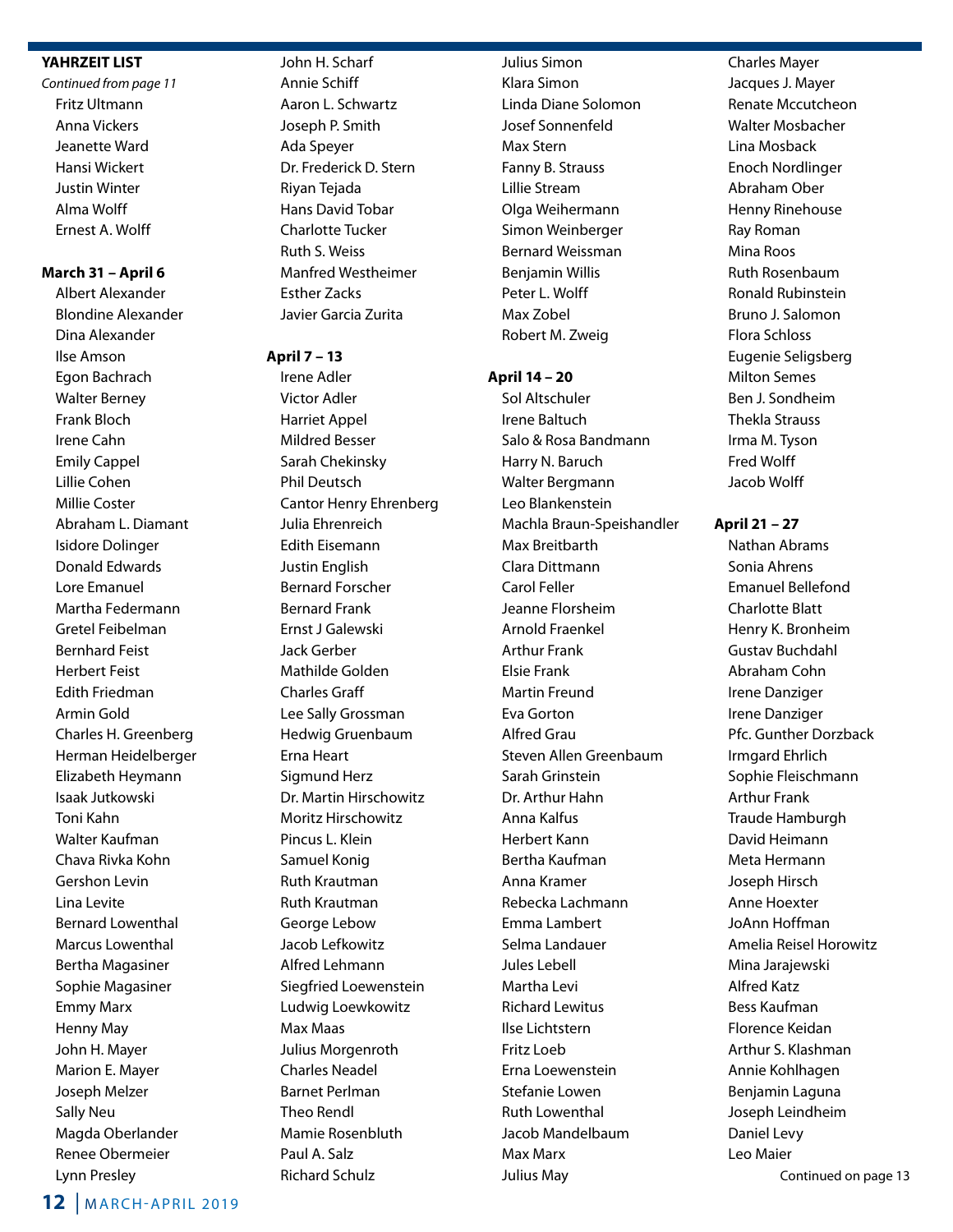## **YAHRZEIT LIST**

*Continued from page 12* Doris Mannheimer Alice Marx Erna Marx Hilde Marx Gary Mendel Dr. Henry Mintz Dr. Jacob Joseph Nadel Anna Nadelman Zessi Nelkens Bessie Newman Emma Norman Rosa Ochs Jonathan Ragovin Kurt Reis Max & Clara Rohrheimer Mark Rosenfeld Faith Rosenzveig Max Salomon Irving Schuster Leo Secunda Esther Seide Lilli Seligsohn Otto Sonnenfeld Max Spector Oscar Spector

 Ruchel Spiewak Dr. Ernst Springer David Stern Helene Stern Berthold Strauss Erna Strauss Solomon Strisower Hans Weile Ethel Weisbard Erwin Winter Herman Wolf

## **April 28 – May 4**

Moses Barth Julius Baum Karl Baum Lillian Baumblatt Florentine Behrendt Herman Behrendt Shlomo & Nacha Brandis Grete Callman Harry Donish Rosa Faber Victor Faber Georg Feibel Max E. Fischler Judith Frank Friedrich Gemeiner

Salomon & Fradel Gemeiner Rita Greenberg Tilde Gruenebaum Frances Gutter Pauline & Moses Hanauer Albert Heilbronn Alice Hoexter Julius Holdheim Eva M. Huvos-Lowenthal Selma Israel Manya Kaplow Morris Katz Herman Kohlman Allison Krause Mildred Kutell Emilie & Heinz Langstadt Ray Lewis Sol Light Gida Lomnitz Rhoda P. Marquith Ernest May Sessy Mayer Lena Michel Jeff Miller Zacharias Mode Dwora Muetz Robert A. Muller Lorraine Fay Myerson-Anderson

Katherine Neumann Elsie Oestreicher Helene Oppenheim Paul Pollack Max Regensburger Ruth Rosenthal Elise Rothschild John Rubino Jeanette Scheuer Sandy Scheuer Bill Schroeder Irma & Julius Siegel Selma Siegel Manya Silverstein Toni Simon Rudy Simonstein Fred Stacy Annie Stiefel Jeanette & Salomon Strauss Emil Vorzimer Ray Weigert Irma Weinheim Rosi Weinheim Bella & Leopold Werberg Gertrude Wittner Judit Wolff Sidney S. Wolff

*NEWLY RENOVATED SOCIAL HALL AT THE* PLANNING AN EVENT? COME SEE THE

Hebrew Tabernacle Synagogue



## in the heart ofWashington Heights

Conveniently located at 185th Street and FortWashington Avenue, half a block from the A train and M4 bus stop.

An assortment of rooms to suit small, medium or large occasions, including meetings, formal celebrations, classes, film presentations & live performances.





Suitable for catered events; equipped with a full Kosher kitchen and in-house catering at rates to fit any budget.

Seating capacity for 300 in our historical Sanctuary, complete with organ, grand piano, and sound-system.



Our grand Social Hall holds 375 and is equipped with curtained stage, projection screen, sound system, banquet tables, and piano.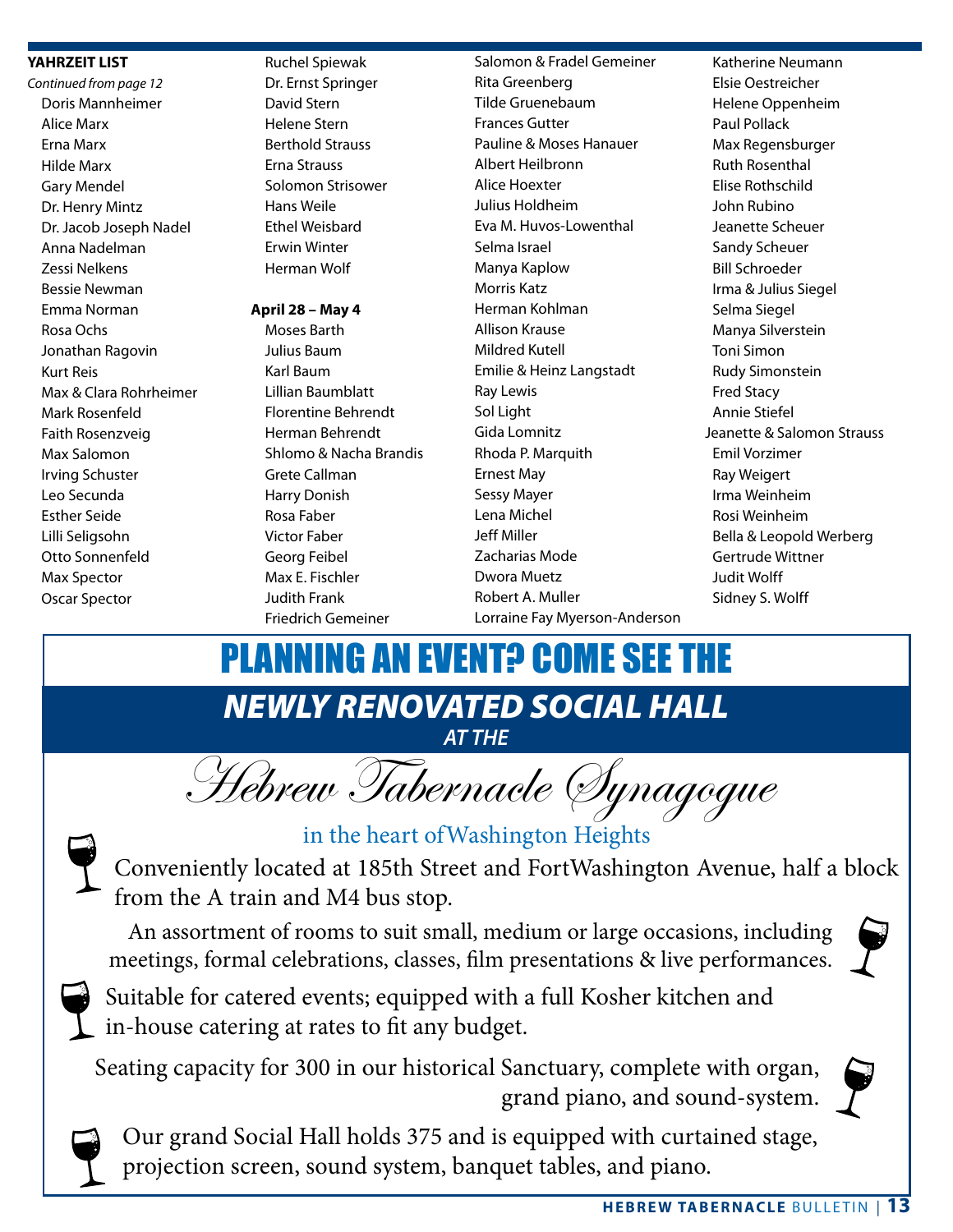# Mitzvah Day by the Numbers

40 adults & kids from Hebrew Tabernacle, Beth Am and the neighborhood made a big difference on Mitzvah Day, which was held on January 27 in the HT Social Hall.

240 PB&J sandwiches in 120 bagged lunches with fruit & cookies for the local Love Kitchen pantry and for the reunited immigrants and homeless adults and LGBT youth staying at the Holyrood Church.

70 toiletry packs & 10 hats/10 scarves/5 pairs of gloves & socks for the Ali Forney Harlem Drop-in Center for LGBT homeless youth.

240 tubes of kids' toothpaste & 120 kids' toothbrushes for the homeless clients of the Corner Project.

243 children's books for Operation Exodus after-school reading program.

20 Thank You postcards to NYS legislators for enacting laws on women's reproductive health, the NYS Dream Act for tuition and reform in elections and campaign finance. 12 letters in support of NYS driver's licenses for immigrants; 23 letters in support of a path to citizenship for DREAM act youth; petitions signed and also taken home to get signed to oppose the continued separation of immigrant children from their relatives at the border.

32 beautiful homemade cards for kids in NY Presbyterian Hospital.

2 posters (for our Ft. Washington window) with kids' answer to these questions: What is the difference between charity and social justice? How can we heal the world?

Thank you to Kitah Dalet for their yummy Bake Sale that yielded over \$120 towards the supplies for Mitzvah Day!





# KRISTALLNACHT 80th ANNIVERSARY INTRODUCTION OF Ruth Westheimer

*by Mark S. Hamburgh,* November 9, 2018

**hat is to become of Kristallnacht here? What will it be like when** there are no more persons among us who lived in Nazi Germany? Will it retain its poignancy? Will it drift out of our consciousness? Willit retain relevance as a historical occurrence, a modern-day Tisha B'av?"

We now have our answer. It comes in the names of two cities, Charlottesville and Pittsburgh. In the swastikas painted on synagogues. In the statistics compiled by the Anti-defamation League and the Southern Poverty Law Center. In light of the current political and social climate in our country – and in Europe, as well – it is bitterly ironic that just as the passing of the years renders that night more distant, the more relevant that night has become.

In light of this juxtaposition, we are fortunate to have as our speaker, Dr. Ruth Westheimer, who was at home in Frankfort as a 10-year-old girl on Wednesday, November 9, 1938.

At a time when people in this very neighborhood live in dread of a knock on the door, Ruth will tell us of the uninvited intrusion into her home 80 years ago tonight. At a time when our government deliberately separates children from their parents in order to repel them from our country, Ruth will tell us of her last glimpse of her father, on the night of his arrest 80 years ago tonight. Two weeks after a massacre defiled a synagogue in Pittsburgh, we will hear from a woman who was there when synagogues were torched in Germany. Just a few years after "self- deportation" was offered as a plausible solution to our supposed immigrant problem, Ruth will tell us about her own self-deportation on a kindertransport to Switzerland. As this country and countries all over Europe reject refugees, Ruth will remind us of the failure of the Evian Conference to provide a framework for rescuing the German Jews. And as immigrants who remain after the expirations of their visas have become objects of vilification, Ruth will relate how she originally came to the US on a tourist visa – which she overstayed.

I am delighted to introduce a treasured friend, the widow of the late member of our Board of Trustees, Freddy Westheimer, an orphaned girl who lived out the American Dream and a great ambassador of the Jewish people, Dr. Ruth.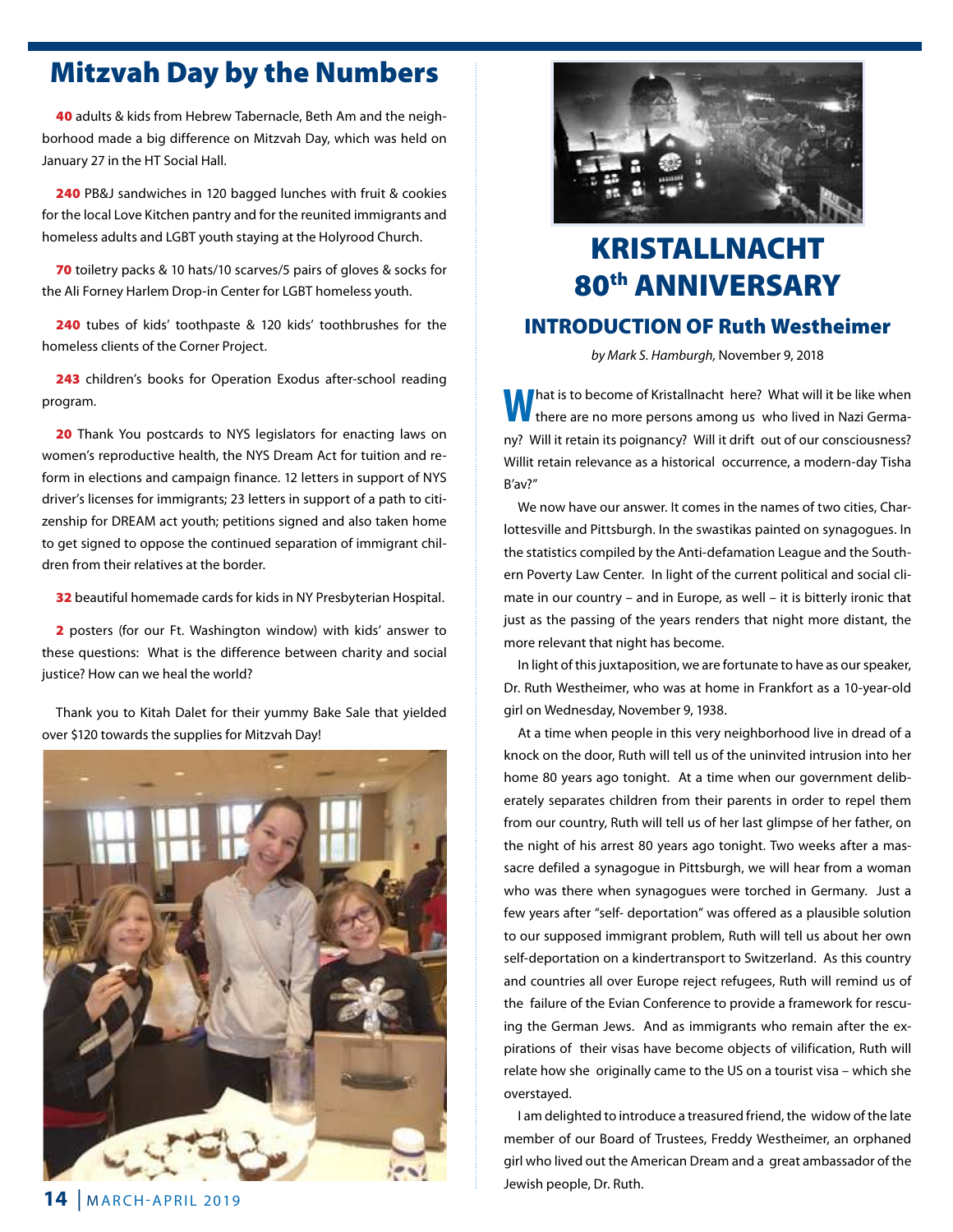# **The Hebrew Tabernacle's Armin and Estelle Gold Wing Gallery** *March/April, 2019 Exhibit*

# *DAVID FIRESTONE FEINBERG Watercolor Paintings*



 **Artist's Statement:**

I have spent a lifetime in the arts as a pianist, composer, painter, and poet. I am also the editor and publisher of

*Verse-Virtual,* an online community journal of poetry. I'm a retired teacher who has lived in Inwood for about fifty years. More



*The 20th Hebrew Letter: Reish 11" x 15" 2018*

importantly, I'm a husband, father, and grandfather.

Most of my artwork features characters from my semi-imaginary reality of figures and objects. You can see them in this exhibit's watercolors as well as in this series of watercolor paintings based on the twenty-two letters of the Hebrew alphabet (alef-bet). In most cases, the letters are not *"A-is-for Apple"* but simply pictures which contain the letters - one painting for each quite obvious or relatively obscure letter. The design of the letter itself is an inspiration or perhaps the letter has some symbolic or unconscious meaning. The contact: ff@fastmail.com

**Artist's Opening Reception – Monday, March 11, 6:00 – 7:30 pm** 

**Hebrew Tabernacle: 551 Ft. Washington Avenue @ 185 St. NY, NY 10033**



**Hebrew Tabernacle**

**Directions: "A" train to 181 St. Walk to 184 St. exit, take elevator up to Ft. Washington Ave., cross street. HebrewTabernacle.org 212-568-8304 M, W, F 9:30 am - 4:45 pm, some evenings by appointment. Wheelchair accessible. Free admission. Volunteer Curator - Regina Gradess**

**Exhibit closes Monday, April 29th**